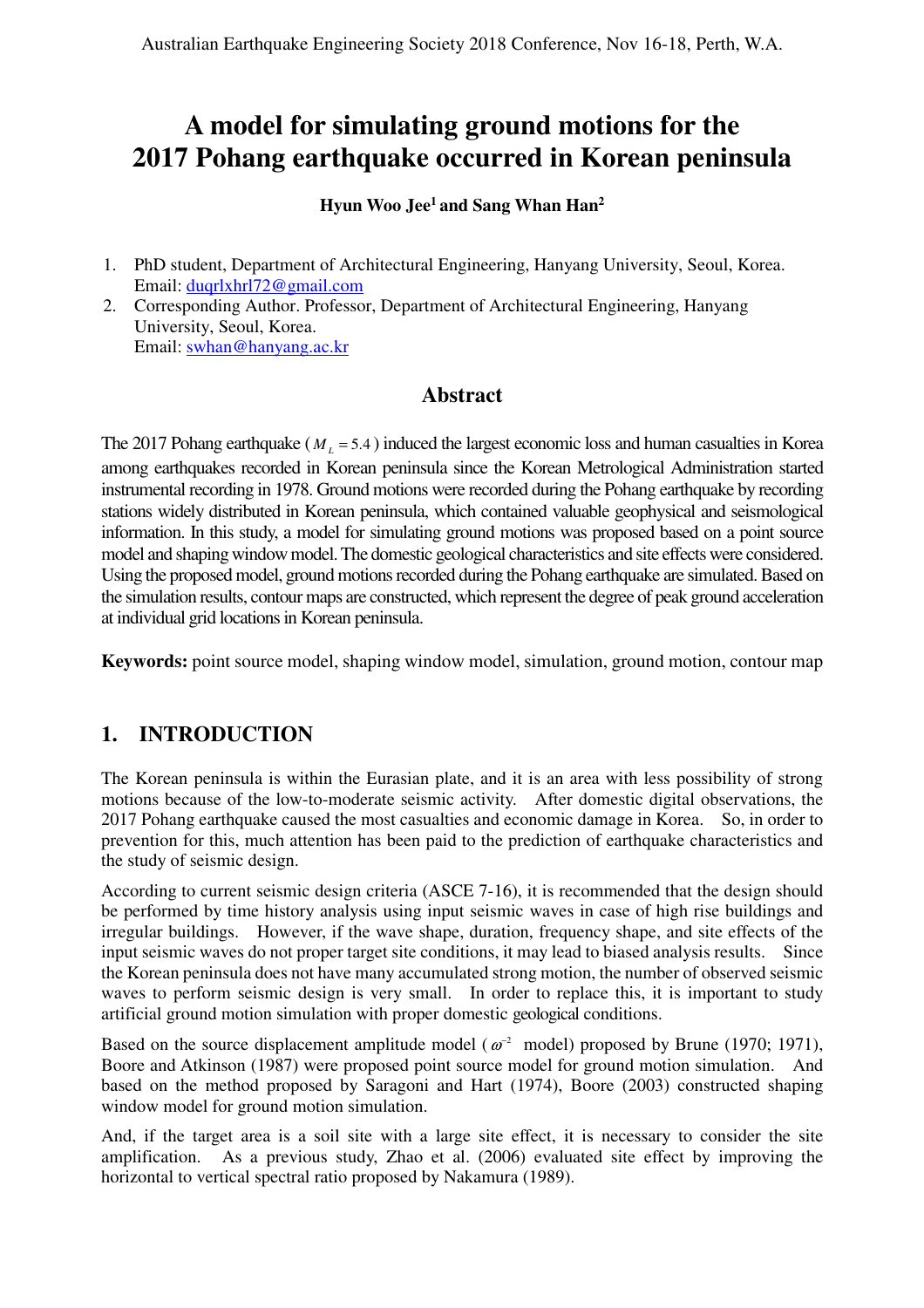In this study, the characteristics of the 2017 Pohang earthquake were evaluated using the point source model considering site effect and the shaping window model. And proposed the model for artificial ground motion simulation.

## **2. Simulation models for the 2017 Pohang earthquake**

In order to evaluate the 2017 Pohang earthquake, the point source-based Fourier amplitude spectrum model proposed by Boore and Atkinson (1987) was used in the frequency domain. And for considering the site effect in the target area, the site amplification term  $(Z(f))$  is added to the point source model.

$$
A(M_o, R, f) = C \times G(R) \times S(M_o, f) \times D(f) \times I(f) \times Z(f)
$$
\n<sup>(1)</sup>

Table 1. Point source model parameters

| <b>Terms</b>                                       |                                                                                | Parameters                                                                                                                 | values                                                   |
|----------------------------------------------------|--------------------------------------------------------------------------------|----------------------------------------------------------------------------------------------------------------------------|----------------------------------------------------------|
| Scaling factor                                     |                                                                                | $\langle R_{\theta\phi} \rangle$ : average body-wave radiation<br>coefficients for SH wave (Boore and<br>Boatwright, 1984) | 0.44                                                     |
|                                                    | $C = \frac{\langle R_{\theta\phi} \rangle \times F \times V}{4\pi \sigma B^3}$ | $F$ : amplification due to the free surface<br>effect (Boore and Atkinson, 1987)                                           | $\overline{2}$                                           |
|                                                    |                                                                                | $V$ : reduction factor that accounts for the<br>partitioning into two components (Boore and<br>Atkinson, 1987)             | 0.7071                                                   |
|                                                    |                                                                                | $\rho$ : source crustal density (Kim, 1995)                                                                                | 2.7 g/cm <sup>3</sup>                                    |
|                                                    |                                                                                | $\beta$ : source crustal shear velocity (Kim, 1995)                                                                        | $3.36 \text{ km/s}$                                      |
| Geometrical spreading factor                       | $G(R) = R^{-1}$                                                                | $R$ : Hypocentral distance                                                                                                 | Input value                                              |
| Source spectral function                           | $S(M_o, f) = \frac{M_o}{1 + (f/f)^2}$                                          | $M_e = 10^{1.5(M_W + 10.7)}$ : Seismic moment<br>(Hanks and Kanamori, 1979)                                                | Input value                                              |
|                                                    |                                                                                | $f_c = 4.9 \times 10^6 \times \beta \times (\Delta \sigma / M_c)^{1/3}$ : corner<br>frequency (Boore and Atkinson, 1987)   | <b>Estimated value</b><br>from Table 2                   |
| Diminution function                                | $D(f) = \exp(-\pi \kappa f)$                                                   | $\kappa = \kappa_1 + \kappa_2 \times R$ : decay parameter<br>(Anderson and Hough, 1984)                                    | <b>Estimated value</b><br>from Table 2                   |
| Ground Motion type<br>function                     | $I(f) = (2\pi f)^p$                                                            | $p = 0$ , 1, or 2 for displacement, velocity, or<br>acceleration (Boore and Atkinson, 1987)                                | $\overline{2}$                                           |
| Site amplification function<br>(Zhao et al., 2006) | $Z(f) = \frac{RSA_{H}(f)}{RSA_{H}(f)}$                                         | $RSA_H(f)$ : 5% damped response spectrum<br>for horizontal component                                                       | <b>Estimated value</b><br>from each<br>recording station |
|                                                    |                                                                                | $RSA_V(f)$ : 5% damped response spectrum<br>for vertical component                                                         | <b>Estimated value</b><br>from each<br>recording station |

|  |  | Table 2. Estimated point source model parameters for the 2017 Pohang earthquake |  |  |
|--|--|---------------------------------------------------------------------------------|--|--|
|  |  |                                                                                 |  |  |

| Earthquake     | Decay factor, $\kappa$ | Corner<br>frequency, | Seismic moment,<br>$M_{o}$  | Moment<br>magnitude,<br>$M_{\rm w}$ | Local<br>magnitude,<br>$M_{L}$ | <b>Stress</b><br>drop,<br>$\Delta \sigma$ |
|----------------|------------------------|----------------------|-----------------------------|-------------------------------------|--------------------------------|-------------------------------------------|
| Main<br>shock  | $0.0093 + 0.000043R$   | $0.58$ Hz            | $1.8 \times 10^{24}$ dyn-cm | 5.5                                 | 5.4                            | 56 bar                                    |
| After<br>shock |                        | $1.53$ Hz            | $7.0 \times 10^{22}$ dyn-cm | 4.5                                 | 4.6                            | 77 bar                                    |

The description of the individual parameters for this model are shown in Table 1. Due to the lack of research related with the geometrical spreading factor for Korean peninsula, it is assumed to be the reciprocal of the hypocentral distance.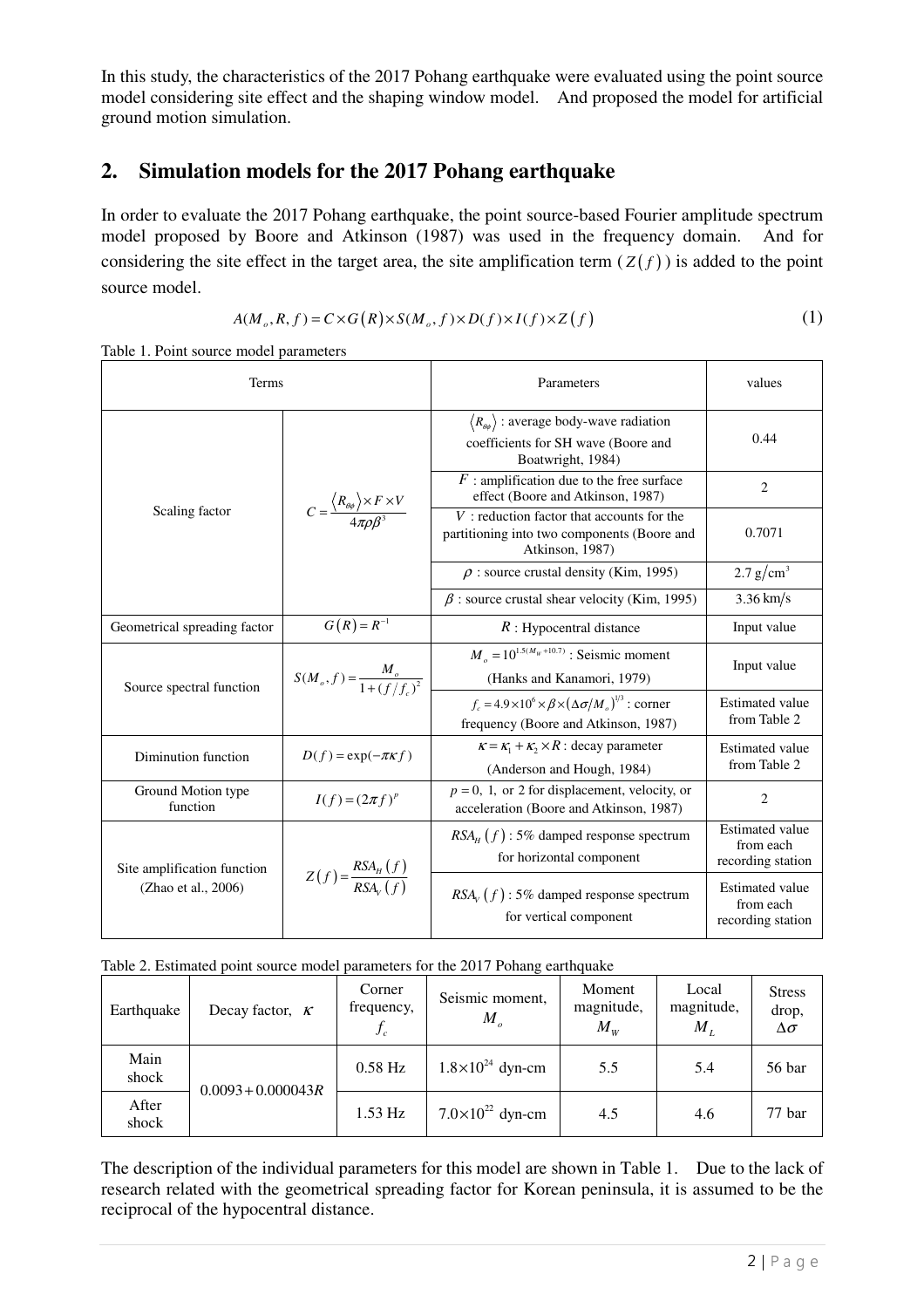The remaining parameter values ( $\kappa$ ,  $f_c$ ,  $M_o$ ) of the point source model were evaluated with methods proposed by Anderson and Hough (1984) and Joshi et al. (2016) based on Brune (1970; 1971)'s model after removing the site effect  $(Z(f))$  for the 2017 Pohang earthquake (Table 2).

In order to simulate artificial ground motions according to the magnitude and hypocentral distance using the point source model, appropriate windowed white gaussian noise should be determined in the time domain. Boore (2003) used the modified form of window model proposed by Saragoni and Hart (1974), and Atkinson and Boore (1995) proposed seismic wave duration. However, this is not a good fit when compared with the domestic recorded ground motions. Therefore, shape window model was proposed for the Korean Peninsula, as shown in Eq. (2 - 3).

$$
\ln(W(t, T_D)) = 1.96 + 0.78 \times \ln(t/T_D) - 3.51 \times t/T_D \tag{2}
$$

$$
T_D = \frac{1}{f_c} + \begin{bmatrix} 2.75 + 0.375R & (10km < R \le 50km) \\ 14.1 + 0.038R & (50km < R) \end{bmatrix} \tag{3}
$$

where  $t$  is time and  $T_D$  is duration. To account for the duration, the Arias Intensity energy method was used to evaluate the time between the arrival of the S wave and 95% of the total energy reached.

#### **3. Artificial ground motion generation using simulation models**

Earthquake ground motions recorded at 3 sites (PHA2 station, YODB station, USN2 station) during the 2017 Pohang earthquake are simulated using the proposed simulation model with MATLAB software. Figure 1 shows the comparison of artificial ground motion acceleration generated along with the horizontal ground motion observed at each station. The response spectra of observed ground motions are estimated to be reproducible because they are evaluated within the maximum standard deviation (=  $2\sigma_{\text{loc}}$ ) considered. Figure 2 shows the peak ground acceleration (PGA) hazard map constructed using generated artificial ground motions at all locations in Korean peninsula due to the 2017 Pohang earthquake. And most region of error values between the actual record and the artificial record are within the maximum standard deviation (=  $2\sigma_{\text{log}}$ ) considered. These indicate that the ground motion simulation model can be used for the Pohang earthquake event to conduct regional seismic risk analyses.

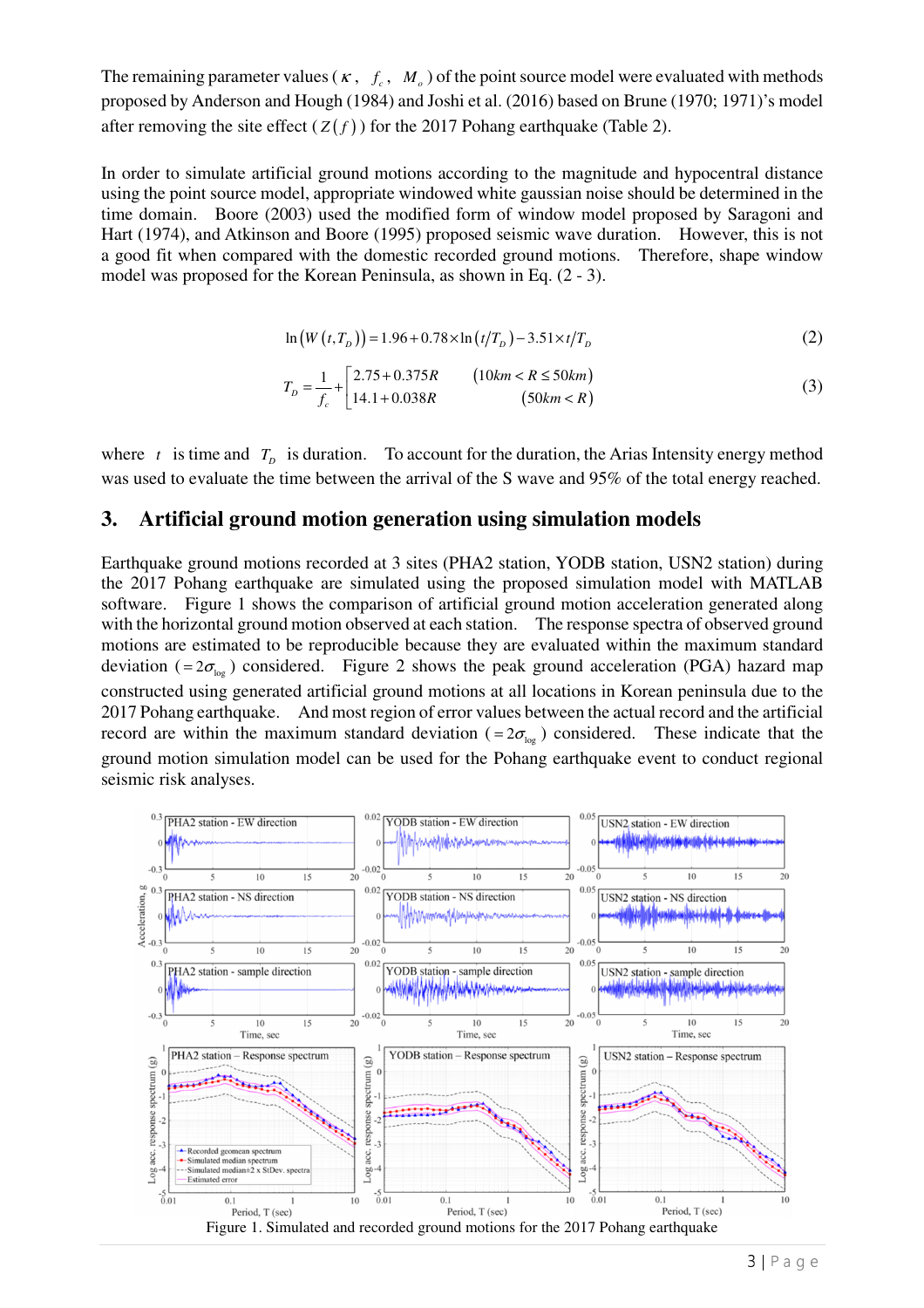

Figure 2. Peak ground acceleration (PGA) Hazard map for the 2017 Pohang earthquake

# **4. CONCLUSIONS**

In this study, ground motions of the 2017 Pohang earthquake are simulated using the proposed simulation models. The following are the conclusions obtained from this study.

- 1. The proposed simulation model accurately simulated the recorded ground motions during the Pohang earthquake, which was developed based on proposed models.
- 2. The response spectra of simulated ground motions matched those of observed ground motions recorded at sites with various site conditions during the 2017 Pohang earthquake. This indicates that the model used in this study accurately reflected site effects as well as the intensity of ground motions.
- 3. Seismic PGA contour maps were constructed for the 2017 Pohang earthquake. Such maps can be used when seismic risk analyses are to be conducted for old and new structures.

### **ACKNOWLEDGEMENTS**

The research described in this paper was financially supported provided by National research foundation of Korea (NRF-2017R1A2B3008937).

### **REFERENCES**

- Anderson, J.G. & Hough, S.E. 1984. A MODEL FOR THE SHAPE OF THE FOURIER AMPLITUDE SPECTRUM OF ACCELERATION AT HIGH FREQUENCIES. *Bulletin of the Seismological Society of America.* Vol. 74, no. 5, pp.1969-1993.
- Atkinson, G.M. & Boore, D.M. 1995. Ground-Motion Relations for Eastern North America. *Bulletin of the Seismological Society of America*. Vol. 85, no. 1, pp. 17-30.
- Boore, D.M. 2003. Simulation of Ground Motion Using the Stochastic Method. *Pure and Applied*